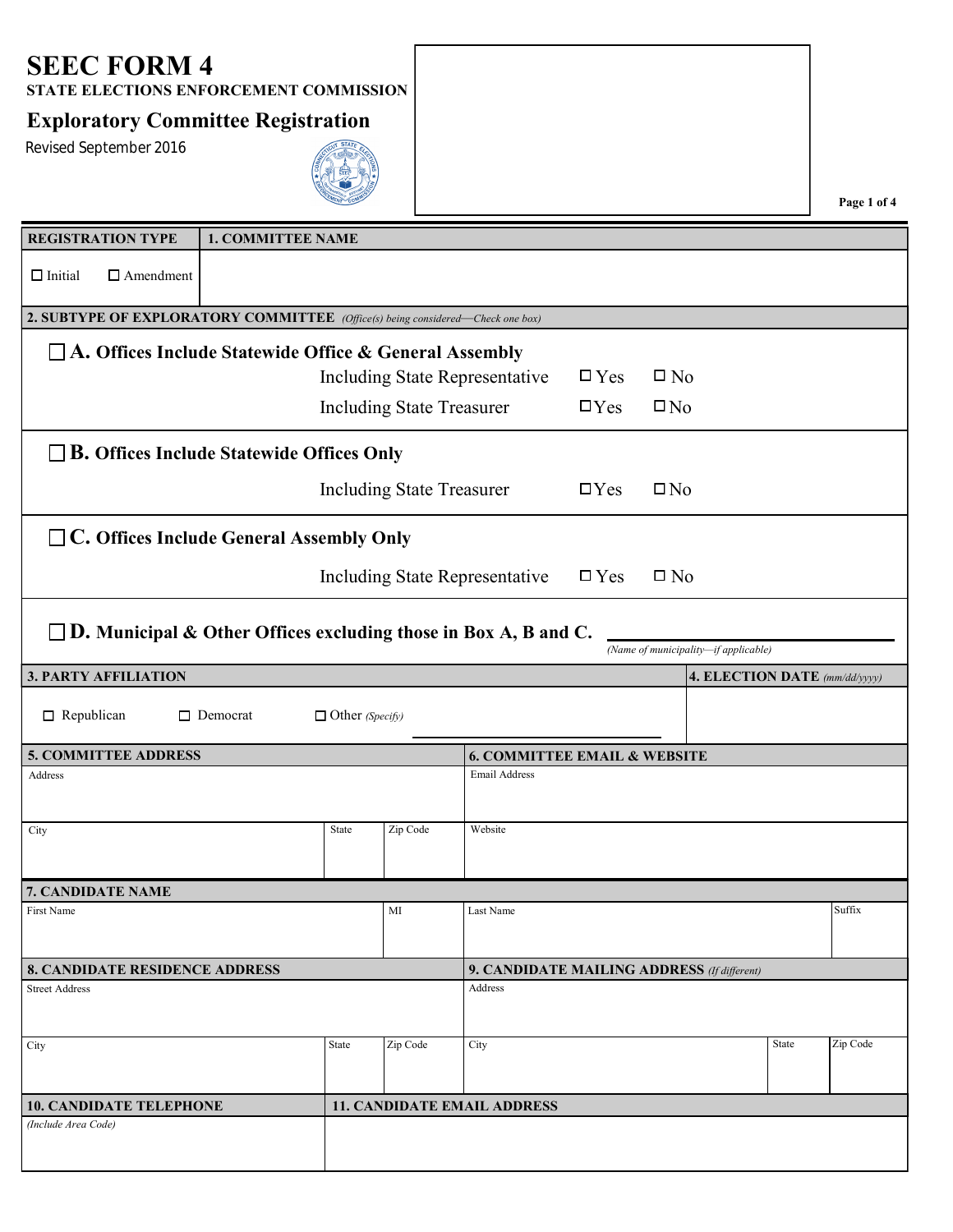Revised September 2016

**Page 2 of 4**

|                                        | <b>REGISTRATION TYPE</b>               | <b>COMMITTEE NAME</b>                         |       |          |                                                     |       |          |  |
|----------------------------------------|----------------------------------------|-----------------------------------------------|-------|----------|-----------------------------------------------------|-------|----------|--|
|                                        |                                        |                                               |       |          |                                                     |       |          |  |
| $\Box$ Initial                         | $\Box$ Amendment                       |                                               |       |          |                                                     |       |          |  |
|                                        | <b>12. TREASURER NAME</b>              |                                               |       |          |                                                     |       |          |  |
| First Name                             |                                        |                                               |       | MI       | Last Name                                           |       | Suffix   |  |
|                                        |                                        |                                               |       |          |                                                     |       |          |  |
| <b>13. TREASURER RESIDENCE ADDRESS</b> |                                        |                                               |       |          | 14. TREASURER MAILING ADDRESS (If different)        |       |          |  |
| <b>Street Address</b>                  |                                        |                                               |       |          | Address                                             |       |          |  |
| City                                   |                                        |                                               | State | Zip Code | City                                                | State | Zip Code |  |
|                                        |                                        |                                               |       |          |                                                     |       |          |  |
|                                        | <b>15. TREASURER TELEPHONE</b>         |                                               |       |          | <b>16. TREASURER EMAIL ADDRESS</b>                  |       |          |  |
| (Include Area Code)                    |                                        |                                               |       |          |                                                     |       |          |  |
|                                        |                                        |                                               |       |          |                                                     |       |          |  |
|                                        | 17. DEPUTY TREASURER NAME              |                                               |       |          |                                                     |       |          |  |
| First Name                             |                                        |                                               |       | MI       | Last Name                                           |       | Suffix   |  |
|                                        |                                        |                                               |       |          |                                                     |       |          |  |
|                                        |                                        | <b>18. DEPUTY TREASURER RESIDENCE ADDRESS</b> |       |          | 19. DEPUTY TREASURER MAILING ADDRESS (If different) |       |          |  |
| <b>Street Address</b>                  |                                        |                                               |       | Address  |                                                     |       |          |  |
|                                        |                                        |                                               |       |          |                                                     |       |          |  |
| City                                   |                                        |                                               | State | Zip Code | City                                                | State | Zip Code |  |
|                                        |                                        |                                               |       |          |                                                     |       |          |  |
|                                        |                                        |                                               |       |          |                                                     |       |          |  |
| (Include Area Code)                    | 20. DEPUTY TREASURER TELEPHONE         |                                               |       |          | 21. DEPUTY TREASURER EMAIL ADDRESS                  |       |          |  |
|                                        |                                        |                                               |       |          |                                                     |       |          |  |
|                                        |                                        |                                               |       |          |                                                     |       |          |  |
|                                        | <b>22. DEPOSITORY INSTITUTION NAME</b> |                                               |       |          |                                                     |       |          |  |
|                                        |                                        |                                               |       |          |                                                     |       |          |  |
|                                        |                                        |                                               |       |          |                                                     |       |          |  |
|                                        |                                        | 23. DEPOSITORY INSTITUTION ADDRESS            |       |          |                                                     |       |          |  |
| Address                                |                                        |                                               |       |          | City                                                | State | Zip Code |  |
|                                        |                                        |                                               |       |          |                                                     |       |          |  |
|                                        |                                        |                                               |       |          |                                                     |       |          |  |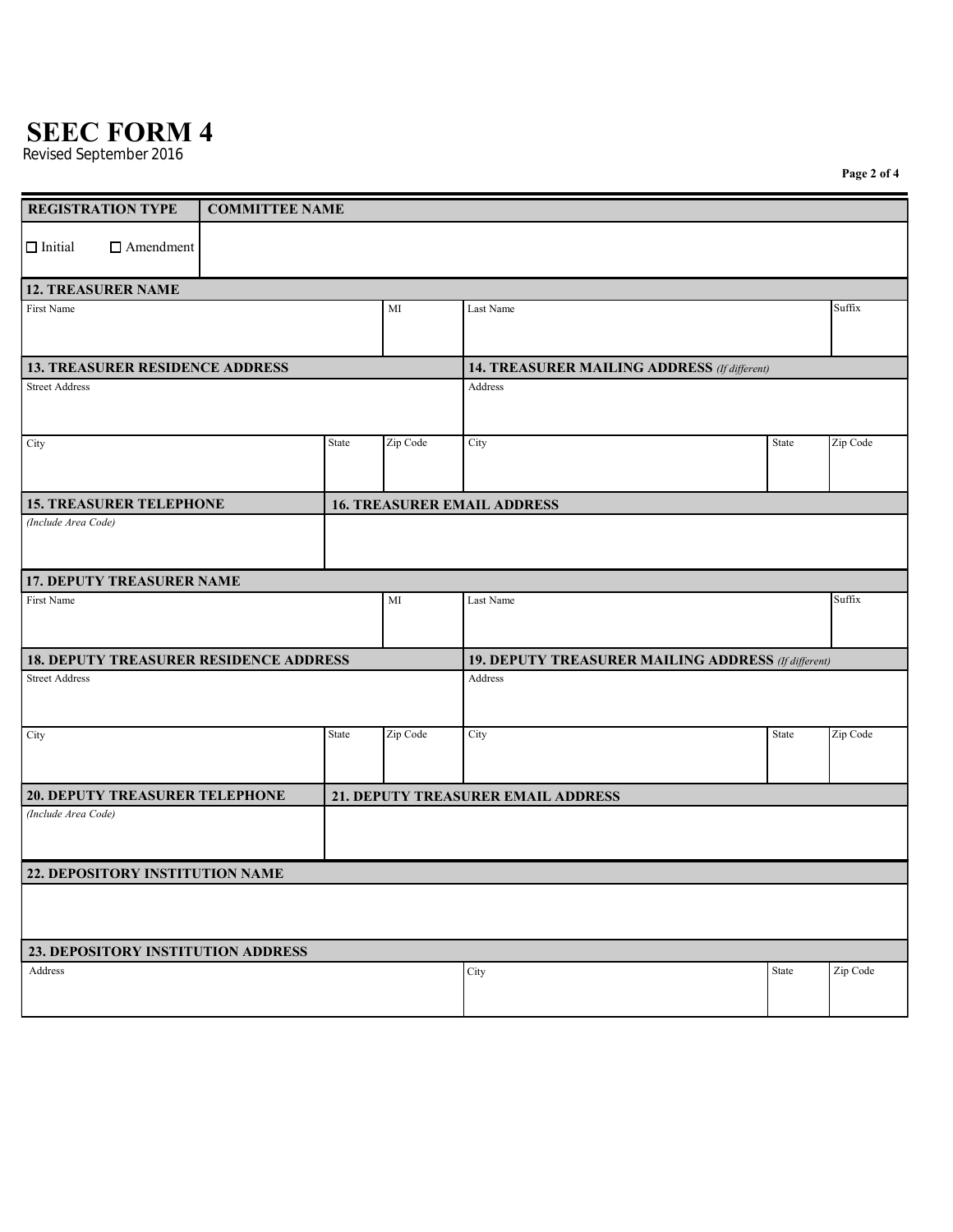**Revised September 2016** 

|                                    | таде о от ч                                                                                                                                                                                                                                                                                                                                                                                                                                                                                                                                                                                                                                                                                                                                                                                                                                                                                                                                                                                                                                                                                                                                                                      |
|------------------------------------|----------------------------------------------------------------------------------------------------------------------------------------------------------------------------------------------------------------------------------------------------------------------------------------------------------------------------------------------------------------------------------------------------------------------------------------------------------------------------------------------------------------------------------------------------------------------------------------------------------------------------------------------------------------------------------------------------------------------------------------------------------------------------------------------------------------------------------------------------------------------------------------------------------------------------------------------------------------------------------------------------------------------------------------------------------------------------------------------------------------------------------------------------------------------------------|
| <b>REGISTRATION TYPE</b>           | <b>COMMITTEE NAME</b>                                                                                                                                                                                                                                                                                                                                                                                                                                                                                                                                                                                                                                                                                                                                                                                                                                                                                                                                                                                                                                                                                                                                                            |
| $\Box$ Initial<br>$\Box$ Amendment |                                                                                                                                                                                                                                                                                                                                                                                                                                                                                                                                                                                                                                                                                                                                                                                                                                                                                                                                                                                                                                                                                                                                                                                  |
|                                    |                                                                                                                                                                                                                                                                                                                                                                                                                                                                                                                                                                                                                                                                                                                                                                                                                                                                                                                                                                                                                                                                                                                                                                                  |
| 24. CERTIFICATION                  |                                                                                                                                                                                                                                                                                                                                                                                                                                                                                                                                                                                                                                                                                                                                                                                                                                                                                                                                                                                                                                                                                                                                                                                  |
| Candidate                          |                                                                                                                                                                                                                                                                                                                                                                                                                                                                                                                                                                                                                                                                                                                                                                                                                                                                                                                                                                                                                                                                                                                                                                                  |
|                                    | I hereby certify and state, under penalties of false statement, that all of the designations set forth in this<br>exploratory committee registration statement are true and accurate to the best of my knowledge and belief,<br>and further, that this statement includes my certification to the fact that any individual designated herein to<br>serve as my treasurer or deputy treasurer have indicated to me their acceptance of such position.                                                                                                                                                                                                                                                                                                                                                                                                                                                                                                                                                                                                                                                                                                                             |
| <b>CANDIDATE SIGNATURE</b>         | DATE (mm/dd/yyyy)                                                                                                                                                                                                                                                                                                                                                                                                                                                                                                                                                                                                                                                                                                                                                                                                                                                                                                                                                                                                                                                                                                                                                                |
| Treasurer                          |                                                                                                                                                                                                                                                                                                                                                                                                                                                                                                                                                                                                                                                                                                                                                                                                                                                                                                                                                                                                                                                                                                                                                                                  |
| inclusive.                         | I hereby certify and state, under penalties of false statement, that I have accepted my appointment by the<br>candidate to serve as the candidate's designated Treasurer of this exploratory committee. I certify that I am<br>an elector in the State of Connecticut. I intend to comply with all the campaign finance registration and<br>disclosure requirements as contained in Chapter 155 through 157 of the General Statutes, and to abide by<br>any prohibitions, limitations or restrictions concerning campaign contributions and expenditures.<br>I certify that I have paid any civil penalties or forfeitures assessed pursuant to Chapters 155 to 157,<br>I certify that I have not been convicted of or pled guilty or nolo contendere to, in a court of competent<br>jurisdiction, any (A) felony involving fraud, forgery, larceny, embezzlement or bribery, or (B) criminal<br>offense under Title 9 of the General Statues, or that at least eight years have elapsed from the date of the<br>conviction or plea or the completion of any sentence, whichever date is later, without a subsequent<br>conviction of or plea to another such felony or offense. |
| <b>Enforcement Commission.</b>     | I certify that I am not otherwise barred from serving as a treasurer by order of the State Elections                                                                                                                                                                                                                                                                                                                                                                                                                                                                                                                                                                                                                                                                                                                                                                                                                                                                                                                                                                                                                                                                             |
| TREASURER SIGNATURE                | DATE (mm/dd/yyyy)                                                                                                                                                                                                                                                                                                                                                                                                                                                                                                                                                                                                                                                                                                                                                                                                                                                                                                                                                                                                                                                                                                                                                                |